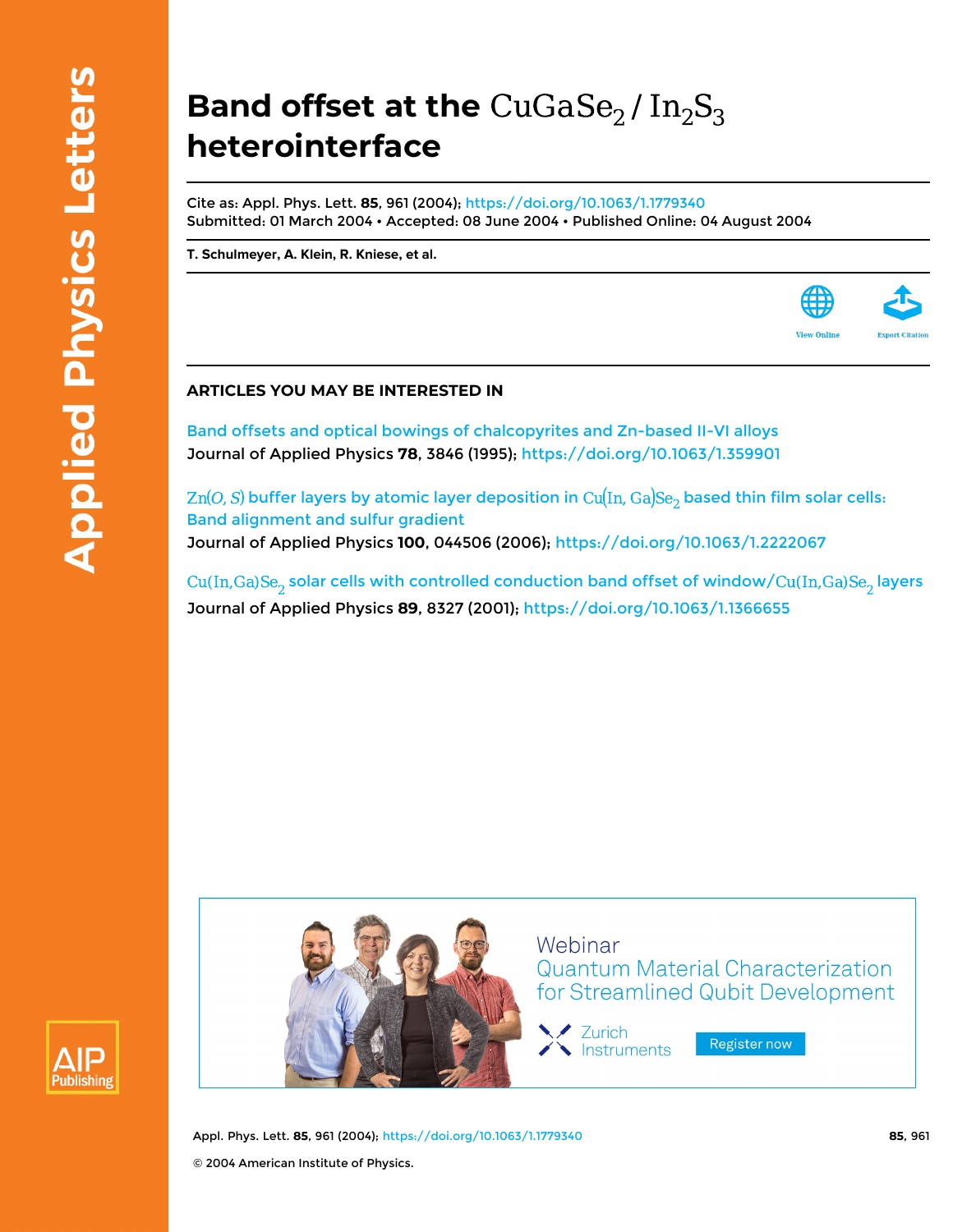## **Band offset at the CuGaSe<sub>2</sub>/In<sub>2</sub>S<sub>3</sub> heterointerface**

T. Schulmeyer and A. Klein<sup>a)</sup>

*Darmstadt University of Technology, Institute of Materials Science, Petersenstrasse 23, D-64287 Darmstadt, Germany*

R. Kniese and M. Powalla

*Zentrum für Sonnenenergie und Wasserstoffforschung, Industriestrasse 6c, D-70565 Stuttgart, Germany*

(Received 1 March 2004; accepted 8 June 2004)

We have investigated the electronic properties of the CuGaSe<sub>2</sub>/In<sub>2</sub>S<sub>3</sub> heterointerface by photoelectron spectroscopy.  $In<sub>2</sub>S<sub>3</sub>$  was evaporated by physical vapor deposition onto contamination free polycrystalline  $CuGaSe<sub>2</sub>$  surface prepared by the selenium decapping process. A valence band offset  $\Delta E_{VB} = 0.78 \pm 0.1$  has been determined.  $\odot$  2004 American Institute of Physics. [DOI: 10.1063/1.1779340]

Thin-film solar cells using polycrystalline  $Cu(In,Ga)Se<sub>2</sub>$ chalcopyrite semiconductors have reached conversion efficiencies of about  $19\%$ .<sup>1,2</sup> High conversion efficiency solar cells are prepared on soda lime glass substrates using a film sequence Mo (backcontact),  $Cu(In,Ga)(S,Se)_{2}$ (absorber), CdS (buffer layer), ZnO (window). The  $p$ -Cu(In,Ga) $(S, Se)$ <sub>2</sub>/*n*-CdS heterointerface is thereby of crucial importance for obtaining best conversion efficiencies. These are achieved by depositing a CdS buffer layer in a wet chemical process. For environmental reasons it is suggested to eliminate or replace the CdS buffer layer. In addition, a buffer-free cell structure, or alternative dry buffer deposition techniques, promise reduced production costs. In this respect In<sub>2</sub>S<sub>3</sub> is a promising candidate for Cd-free Cu(In,Ga)Se<sub>2</sub> thin-film solar cells. With this buffer layer material energy conversion efficiencies up to  $16.4\%$  on small area<sup>3</sup> and up to 12.9% on large area devices  $(30 \times 30 \text{ cm}^2)^{4-6}$  have been reached by using an atomic layer chemical vapor deposition technique. Very recently also high energy conversion efficiencies of 15% have been obtained by physical vapor deposited  $In_2S_3$  layers.

Solar cells prepared with  $In<sub>2</sub>S<sub>3</sub>$  buffer layers also exhibit good long-term stability, which is crucial for commercial application.<sup>5</sup> Alternative deposition methods of  $In_2S_3$  films like chemical bath deposition or physical vapor deposition (PVD) are compared by Barreau *et al.*<sup>8</sup> These PVD layers were deposits of the constituents indium and sulfur onto a substrate followed by a postdeposition annealing step in flowing argon. The properties of both films can be adjusted similary, by using certain annealing conditions after the PVD deposition. This offers a new possibility to exchange the chemical bath deposition.

Polycrystalline CuGaSe<sub>2</sub>, evaporated on molybdenum coated glass, has been used as substrate material. To protect the surface during storage at air, the surface was covered by a 1- $\mu$ m thick selenium layer. This selenium layer was heated off in an ultrahigh-vacuum chamber and a clean  $CuGaSe<sub>2</sub>$ surface was restored. The de-capping procedure has been described in more detail elsewhere.<sup>9</sup> In<sub>2</sub>S<sub>3</sub> with 99.999% purity was thermally evaporated out of a heated  $Al_2O_3$  crucible and deposited onto the oxide free  $CuGaSe<sub>2</sub>$  surface for interface analysis and on  $SnO<sub>2</sub>$  coated glass substrates for bulk thin film analysis. Interface analysis was performed using the DAISY-MAT system (DArmstadt Integrated System for Materials Research) equipped with a Physical Electronics PHI 5700 photoelectron spectrometer with a monochromated AlK $\alpha$  x-ray source and a He discharge lamp and a directly connected preparation chamber. Chemical, electronic, and optical properties of the deposited layers were characterized by ultraviolet photoelectron spectroscopy (UPS), x-ray photoelectron spectroscopy (XPS), grazing incidence x-ray diffraction, and optical absorption.

X-ray diffraction at grazing incidence of films deposited at room temperature shows an increased background intensity at diffraction angles around 27° and 48° beneath the  $SnO<sub>2</sub>$  diffraction lines. This indicates growth of amorphous or very small grain material. The observed increase of the background fits to the two dominant characteristic diffraction lines of  $In_2S_3$ . The evaluation of the XPS core level intensities results in a sulfur excess of 20% with respect to the indium content, which we consider as being in good agreement with the stoichiometry of the  $In<sub>2</sub>S<sub>3</sub>$  powder used as source material for evaporation.

By optical transmission we determine a band gap energy of  $1.9\pm0.1$  eV. This value is in good agreement with Nomura *et al.*, who reported a value of 2.0 eV for the energy gap of  $\beta$ -In<sub>2</sub>S<sub>3</sub> layers (deposited by single-source organometallic chemical vapor deposition at 300–400°C substrate temperature). <sup>10</sup> In contrast, Spiering *et al.* assigned a bulk energy gap of 2.7–2.75 eV for  $In<sub>2</sub>S<sub>3</sub>$  layers prepared by atomic layer chemical vapor deposition at substrate temperatures of  $160^{\circ}$ C.<sup>5</sup>

Both values would concur with our UPS measurements of room temperature deposited films, which are shown in Fig. 1. By linear extrapolation of the onset of the photoemission at the valence band maximum and the secondary electron cut off, a work function of 5.3 eV and an ionization potential of 7.1 eV is determined. The distance between the Fermi level and the valence band maximum has been extracted to 1.8 eV, indicating *n*-type doping.

For the determination of the band alignment, it is necessary to characterize the core level lines of the substrate and the top layer during the interface formation. Because of the overlap between all important sulfur emission lines with the selenium emission lines, only the indium core level line can be used for this investigation. Although In containing  $Cu(In,Ga)Se<sub>2</sub>$  is technologically more important, we there-

Electronic mail: aklein@surface.tu-darmstadt.de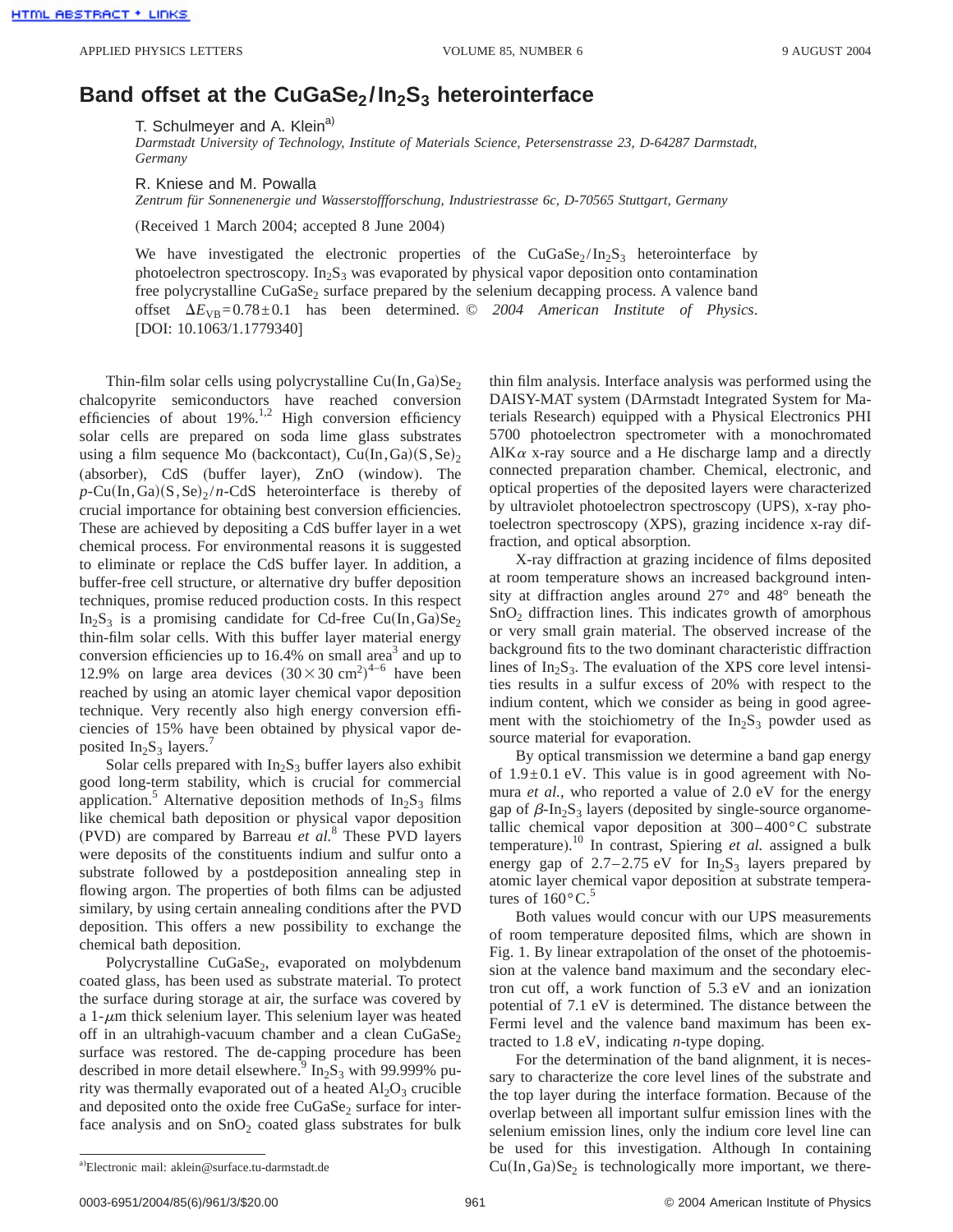

FIG. 1. Ultraviolet photoelectron spectra of an  $In_2S_3$  layer with a work function of 5.3 eV and an ionization potential of 7.1 eV.

fore used In free  $CuGaSe<sub>2</sub>$  absorber layers. To investigate the band alignment at the CuGaSe<sub>2</sub>/In<sub>2</sub>S<sub>3</sub> interface, In<sub>2</sub>S<sub>3</sub> was stepwise deposited onto the  $CuGaSe<sub>2</sub>$  surface. In Fig. 2 the core level emissions of Ga  $2p_{3/2}$ , Cu  $2p_{3/2}$ , In  $3d_{5/2}$ , Se  $3d$ and the valence band are displayed. The first spectra series belongs to the clean  $CuGaSe<sub>2</sub>$  surface, which exhibits the characteristic Cu-poor CuGa<sub>3</sub>Se<sub>5</sub> composition.<sup>9,11</sup> The following spectra show decreasing Cu, Ga, and Se signals of the substrate emission lines and the increasing In signal of the growing layer. After an  $In_2S_3$  deposition time of 128 min, no emission of the substrate was detectable.

The core level lines do not change their shapes or widths during deposition, indicating a chemically nonreactive and abrupt interface between  $In_2S_3$  and CuGaSe<sub>2</sub>. To investigate the electronic properties of this interface, all core level lines have been fitted by using Voigt profiles. The XPS valence band maxima of clean CuGaSe<sub>2</sub> and the  $In_2S_3$  film after 128 min deposition time were determined by fitting a straight line with a Gaussian broadening corresponding to the resolution of the spectrometer to the onset of the photoelectron emission. The binding energies with respect to the valence band maxima are determined as  $1117.15 \pm 0.05$  eV  $(Ga 2p_{3/2}), 931.59 \pm 0.05$  eV  $(Cu 2p_{3/2}),$  and 53.65 $\pm$ 0.05 eV  $(\text{Se } 3d)$ for CuGaSe<sub>2</sub> and as  $443.64 \pm 0.05$  eV  $(\text{In } 3d_{5/2})$  for  $In_2S_3$ , respectively. By subtracting these energies from the corresponding core level binding energies at every deposition step, the evolution of the valence band maximum of the



FIG. 3. Evolution of the valence band maximum of the CuGaSe, substrate and the In<sub>2</sub>S<sub>3</sub> layer as a function of In<sub>2</sub>S<sub>3</sub> film thickness. The energy difference between both valence band maxima indicates a valence band offset of  $\Delta E_{VB} = 0.78 \pm 0.1$  eV.

CuGaSe<sub>2</sub> substrate and of the  $In<sub>2</sub>S<sub>3</sub>$  layer is followed during interface formation in dependence of film thickness. The result of this procedure is displayed in Fig. 3. Substrate and overlayer valence band maxima show a parallel shift, which indicates a bend bending in the  $CuGaSe<sub>2</sub>$  substrate induced by the  $In_2S_3$  layer. The valence band offset corresponds to the difference between both valence band maxima, which is almost independent of film thickness and given as  $\Delta E_{VB}$  $=0.78\pm0.1$  eV.

Photoemission shows a direct way to determine the valence band alignment at a hetero-junction. For the absorber/ buffer interface of thin film chalcopyrite solar cells, the conduction band offset is, however, of greater importance since electrons need to be transported across this interface. The conduction band offset cannot be directly determined using photoelectron spectroscopy. To draw the energy band diagram (see Fig. 4), the bulk band gap of  $CuGaSe<sub>2</sub>$  of 1.68  $eV^{12}$  and the optically measured band gap of 1.9 eV for  $In_2S_3$  have been used. With these values a conduction band offset of  $\Delta E_{\text{CB}}$ =−0.56 eV (cliff) is calculated. A very small dipole potential of  $0.09 \pm 0.1$  eV in the vacuum level is determined from the work function measurements using UPS.



FIG. 2. Ga 2 $p_{3/2}$ , Cu 2 $p_{3/2}$ , In 3 $d_{5/2}$ , and Se 3*d* core level lines of the CuGaSe<sub>2</sub> substrate and the In<sub>2</sub>S<sub>3</sub> top layer. The clear line-shapes of all core level lines during In<sub>2</sub>S<sub>3</sub> deposition indicate no hints of chemical interactions during interface formation. Additionally the change of the valence band shape can be followed.